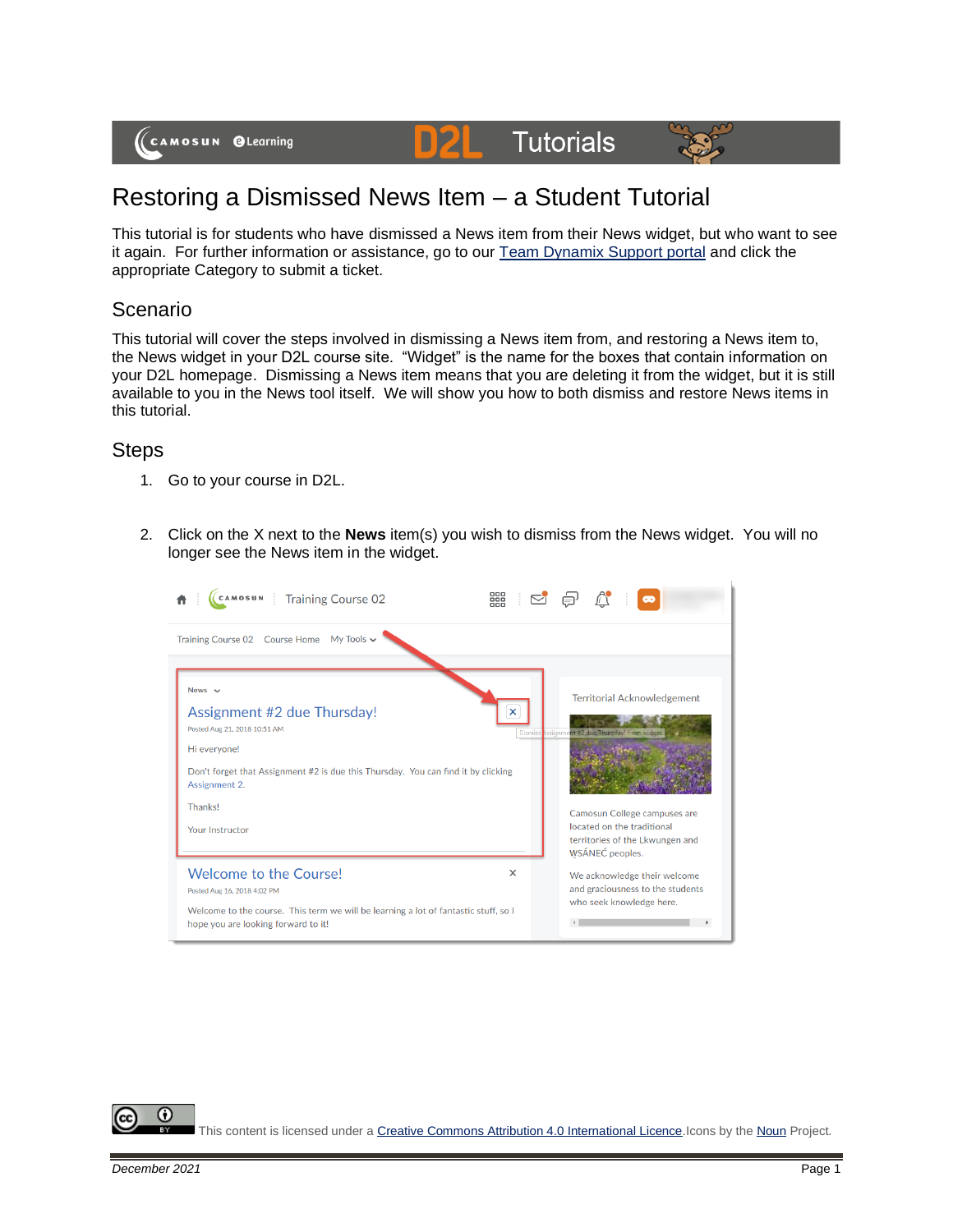3. To restore a News item into the widget, click on the down arrow next to **News**, and select **Go to News Tool**.

| Training Course 02 Course Home<br>My Tools $\sim$                                                                                                                                                                                                                                                                        |                                                                                                                                                    |
|--------------------------------------------------------------------------------------------------------------------------------------------------------------------------------------------------------------------------------------------------------------------------------------------------------------------------|----------------------------------------------------------------------------------------------------------------------------------------------------|
| <b>News</b><br>burse!<br>$\times$<br>Wel<br>Go to News Tool<br>Posted<br><b>RSS</b><br>Welci<br>term we will be learning a lot of fantastic stuff, so I<br>I td it!<br>hope<br><b>Notifications</b><br>We st<br>i then.<br>Collapse this widget<br>Your instructor                                                       | <b>Territorial Acknowledgement</b><br>Camosun College campuses are<br>located on the traditional                                                   |
| <b>Welcome to D2L Daylight!</b><br>$\times$<br>Posted Mar 21, 2014 10:52 AM<br>Today we will be giving you an overview of the new version of D2L, Daylight, as well as of some of the<br>upgrades that have been implemented over the past year. Please let me know if you have any<br>questions.<br>Show All News Items | territories of the Lkwungen and<br>WSÁNEC peoples.<br>We acknowledge their welcome<br>and graciousness to the students<br>who seek knowledge here. |

4. Click on the down arrow next to the name of the News item you want to restore into the widget, and select **Restore**.

| <b>News</b>                                                                                                                                                   |                       |  |
|---------------------------------------------------------------------------------------------------------------------------------------------------------------|-----------------------|--|
| <b>RSS</b><br><b>Notifications</b>                                                                                                                            |                       |  |
| <b>Show Search Option</b><br>$\varphi$<br>Search For                                                                                                          |                       |  |
| Title                                                                                                                                                         | <b>Start Date</b>     |  |
| Assignment #2 due Thursday!   v   (dismiss/                                                                                                                   | Aug 21, 2018 10:51 AM |  |
| View<br>Hi everyone!<br>Restore<br>Don't forget that Assichment #<br>can find it by clicking Assignment 2.<br>Thanks!<br>Your Instructor                      |                       |  |
| Welcome to the Course! $\vee$                                                                                                                                 | Aug 16, 2018 4:02 PM  |  |
| Welcome to the course. This term we will be learning a lot of fantastic stuff, so I hope you are looking forward to it!<br>We start Tuesday, so see you then. |                       |  |

This content is licensed under [a Creative Commons Attribution 4.0 International Licence.I](https://creativecommons.org/licenses/by/4.0/)cons by th[e Noun](https://creativecommons.org/website-icons/) Project.

 $\odot$